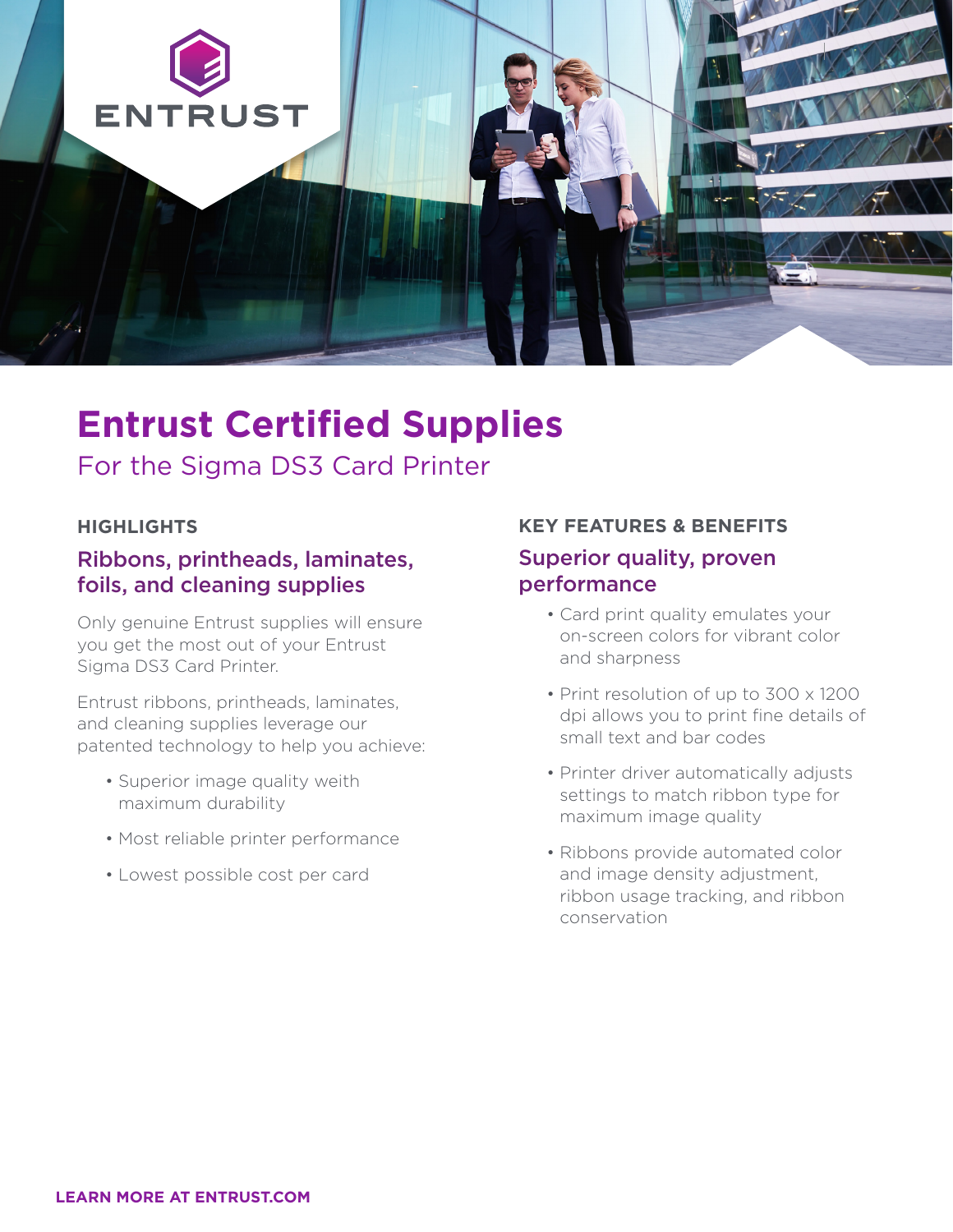### Convenient, cost-effective operation

- Built-in technology conserves ribbon usage, reducing waste and saving you money:
	- Panel ribbons save one complete panel set during each initialization
	- Monochrome ribbons use only material length needed for the specific card design for significant yield savings
- Convenient ribbon types for use in simplex or duplex applications
- Automatically notifies you when supply is low and it's time for ribbon replacement
- Print ribbon kits include a ribbon, isopropanol cleaning card, and an adhesive cleaning roller for easy loading onto the provided ribbon cartridge
- Optional prefilled ribbon cassettes make switching ribbons easy

### Unmatched security

- Easily add layers of security elements to your cards with custom designs that are difficult to replicate
- Specialty ribbons let you add UV fluorescence or luster color to cards as low-level security elements or decorative embellishments
- Modular options let you include tactile impression, holographic laminates, or color tactile printing to add security, durability, and to make your card program stand out

## Eco-friendly

In support of fostering a sustainable future, Entrust maintains compliance with global environmental regulations while striving to reduce our impact on the environment.

- Ribbon cores are made with a biodegradable material
- Packaging is biodegradable, made from 100% recycled material and printed with soy inks
- Entrust is an ISO 14001 Certified company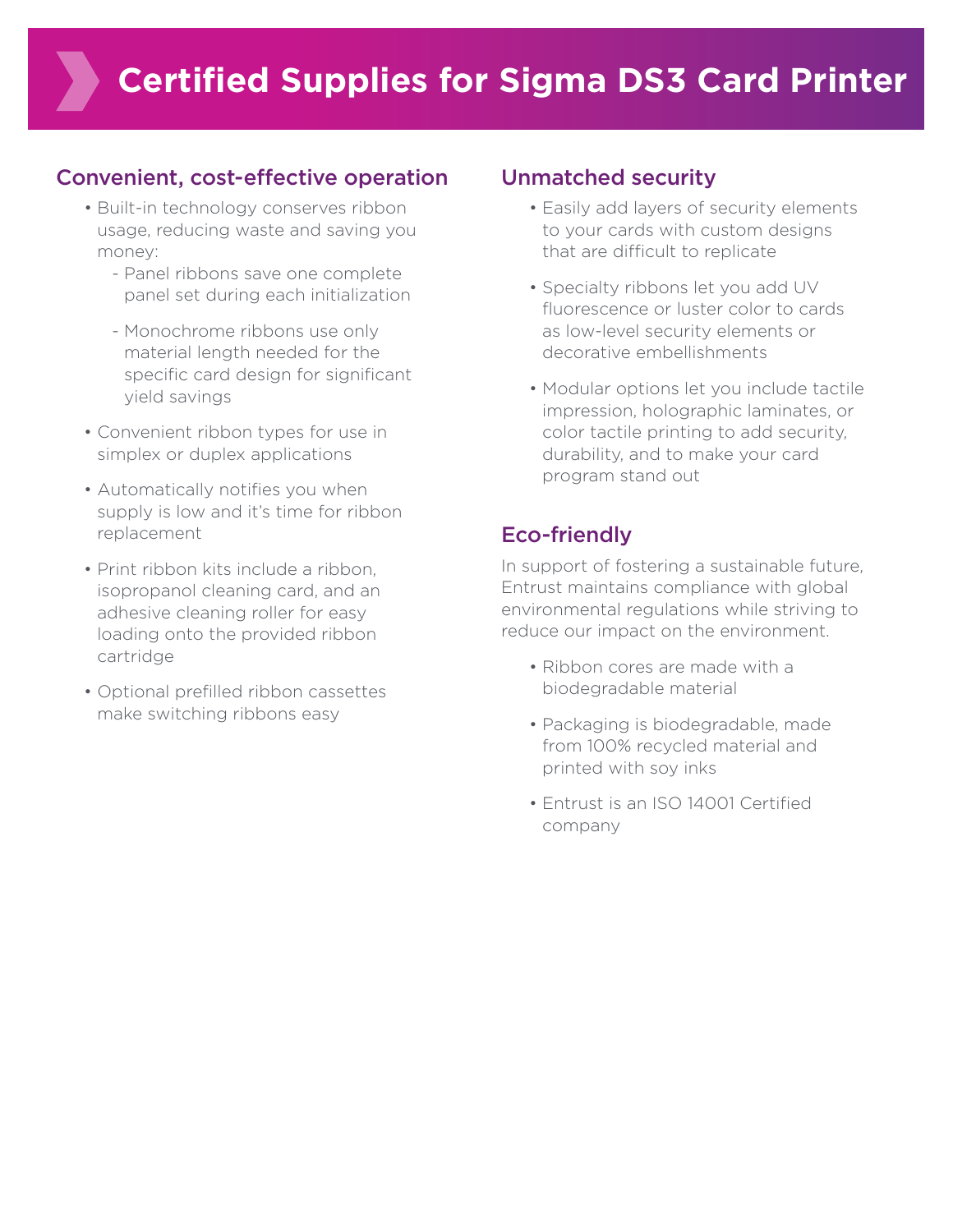| <b>Item Number</b>                   | <b>Description</b>                                  | Yield* |  |  |
|--------------------------------------|-----------------------------------------------------|--------|--|--|
| <b>Color Panel Print Ribbon Kits</b> |                                                     |        |  |  |
| 525100-001-S100                      | YMCKT full-color print ribbon kit                   | 250    |  |  |
| 525100-004-S100                      | YMCKT full-color print ribbon kit                   | 500    |  |  |
| 525150-004-S100                      | YMCKT full-color prefilled print ribbon cassette    | 500    |  |  |
| 525100-002-S100                      | ymcKT short panel color print ribbon kit            | 650    |  |  |
| 525100-005-S100                      | YMCKT-KT full-color print ribbon kit                | 350    |  |  |
| 525150-005-S100                      | YMCKT-KT full-color prefilled print ribbon cassette | 350    |  |  |
| 525100-008                           | YMCK full-color print ribbon kit                    | 500    |  |  |
| 525100-009                           | YMCK-K full-color print ribbon kit                  | 500    |  |  |
| 525100-011                           | YMCKF-KT full-color print ribbon kit                | 300    |  |  |
| 525100-014                           | KT black print ribbon kit                           | 1000   |  |  |
| 525100-010                           | KTT black print ribbon kit                          | 750    |  |  |
| 525100-016                           | YMCKL-KT full-color print ribbon kit                | 300    |  |  |
| 525100-021-S100                      | YMCKT full-color print ribbon kit, PETG friendly    | 250    |  |  |
| 525150-012                           | ST-KT prefilled print ribbon cassette               | 500    |  |  |
| 525150-013                           | GT-KT prefilled print ribbon cassette               | 500    |  |  |
| <b>Monochrome Print Ribbon Kits</b>  |                                                     |        |  |  |
| 525900-001-S100                      | Black standard/food safe print ribbon kit           | 1,500  |  |  |
| 525900-002-S100                      | Black premium/high opacity print ribbon kit         | 1,500  |  |  |
| 525900-017                           | White standard/food safe print ribbon kit           | 1,500  |  |  |
| 525900-004                           | White premium high opacity print ribbon kit         | 1,500  |  |  |
| 525900-003                           | Royal blue print ribbon kit                         | 1,500  |  |  |
| 525900-005                           | Red print ribbon kit                                | 1,500  |  |  |
| 525900-006                           | Silver matte print ribbon kit                       | 1,500  |  |  |
| 525900-007                           | Gold matte print ribbon kit                         | 1,500  |  |  |
| 525900-008                           | Green print ribbon kit                              | 1,500  |  |  |
| 525900-009                           | Scratch-off gray print ribbon kit                   | 1,500  |  |  |
| 525900-014                           | Silver metallic print ribbon kit                    | 1,500  |  |  |
| 525900-015                           | Gold metallic print ribbon kit                      | 1,500  |  |  |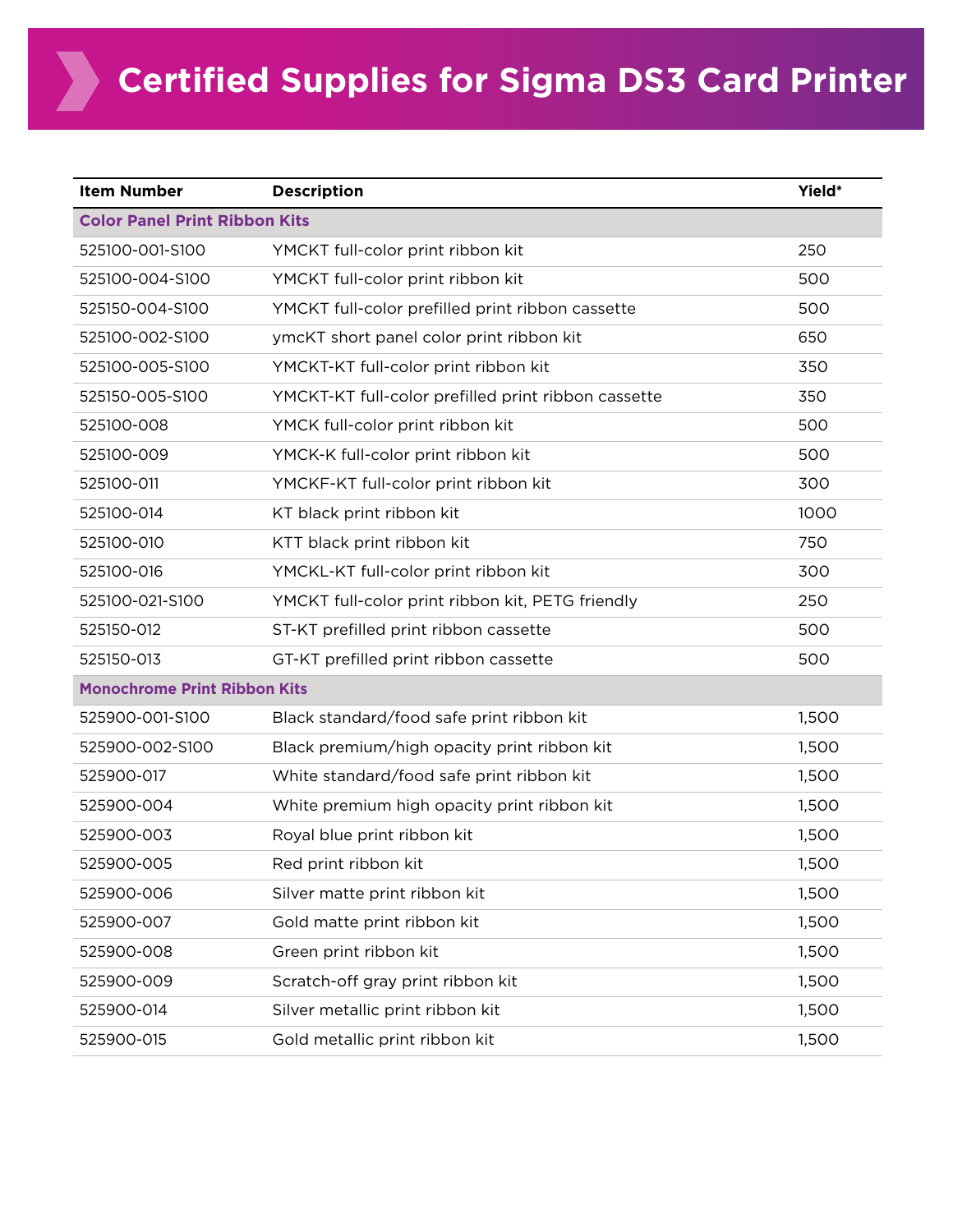**XX** 

| <b>Item Number</b>               | <b>Description</b>                                                                                | Yield* |  |  |
|----------------------------------|---------------------------------------------------------------------------------------------------|--------|--|--|
| <b>Laminator Module Supplies</b> |                                                                                                   |        |  |  |
| 508832-701                       | Topcoat, Clear, Full Card                                                                         | 1,000  |  |  |
| 508668-701                       | DuraGard Laminate, 0.5 mil, Clear, Full Card                                                      | 350    |  |  |
| 508668-702                       | DuraGard Laminate, 0.5 mil, Clear, Full Card with<br><b>Smart Card Window</b>                     | 350    |  |  |
| 508668-903                       | DuraGard Laminate, 0.5 mil, Clear, Mag stripe                                                     | 350    |  |  |
| 508785-701                       | DuraGard Laminate, 1.0 mil, Clear, Full Card                                                      | 300    |  |  |
| 523432-701                       | DuraGard Laminate, 1.0 mil, Clear, Full Card (Economy product)                                    | 300    |  |  |
| 508785-702                       | DuraGard Laminate, 1.0 mil, Clear, Full Card with Smart<br>Card Window                            | 300    |  |  |
| 508785-903                       | DuraGard Laminate, 1.0 mil, Clear, Mag stripe                                                     | 300    |  |  |
| 508944-901                       | DuraGard UV Protective Laminate, 1.0 mil, Clear, Full Card                                        | 300    |  |  |
| 508944-902                       | DuraGard UV Protective Laminate, 1.0 mil, Clear, Full Card<br>with Smart Card Window              | 300    |  |  |
| 508944-903                       | DuraGard UV Protective Laminate, 1.0 mil, Clear, Magnetic Stripe                                  | 300    |  |  |
| 508808-002                       | DuraGard, OptiExpress™, Laminate, 0.6 mil, "Compass"<br><b>Full Card</b>                          | 350    |  |  |
| 508808-001                       | DuraGard OptiSelect™ Laminate, 0.6 mil, "Secure Globe"<br>Full Card                               | 350    |  |  |
| 508808-301                       | DuraGard OptiSelect™ Laminate, 0.6 mil, "Secure Globe"<br>Full Card for SC                        | 350    |  |  |
| 508808-401                       | DuraGard OptiSelect <sup>™</sup> Laminate, 0.6 mil, "Secure Globe" Magnetic<br><b>Stripe</b>      | 350    |  |  |
| 508808-004                       | DuraGard OptiSelect™ Laminate, 0.6 mil, "Authorized<br>Personnel" Full Card                       | 350    |  |  |
| 508808-005                       | DuraGard OptiSelect <sup>™</sup> Laminate, 0.6 mil, "First Responder"<br><b>Full Card</b>         | 350    |  |  |
| 508808-006                       | DuraGard, Optigram® Laminate, 0.6 mil, "Geometric Curves"<br>Full Card                            | 350    |  |  |
| 508808-303                       | DuraGard, Optigram® Laminate, 0.6 mil, "Geometric Curves"<br>Full Card for SC                     | 350    |  |  |
| 508982-003                       | DuraGard® OptiSelect™ Laminate, 1.0 mil, "Secure Locks"<br>Registered, Full Card                  | 300    |  |  |
| 508982-302                       | DuraGard OptiSelect <sup>™</sup> Laminate, 1.0 mil, "Secure Lock"<br>Registered, Full Card for SC | 300    |  |  |
| 508982-401                       | DuraGard Optigram® Laminate, 1.0 mil, "Utopia" Registered,<br>Magnetic Stripe                     | 300    |  |  |
| 508982-008                       | DuraGard Optigram® Laminate, 1.0 mil, "Secure Crest"<br>Registered, Full Card                     | 300    |  |  |
| 508982-305                       | DuraGard Optigram® Laminate, 1.0 mil, "Secure Crest"<br>Registered, Full Card for SC              | 300    |  |  |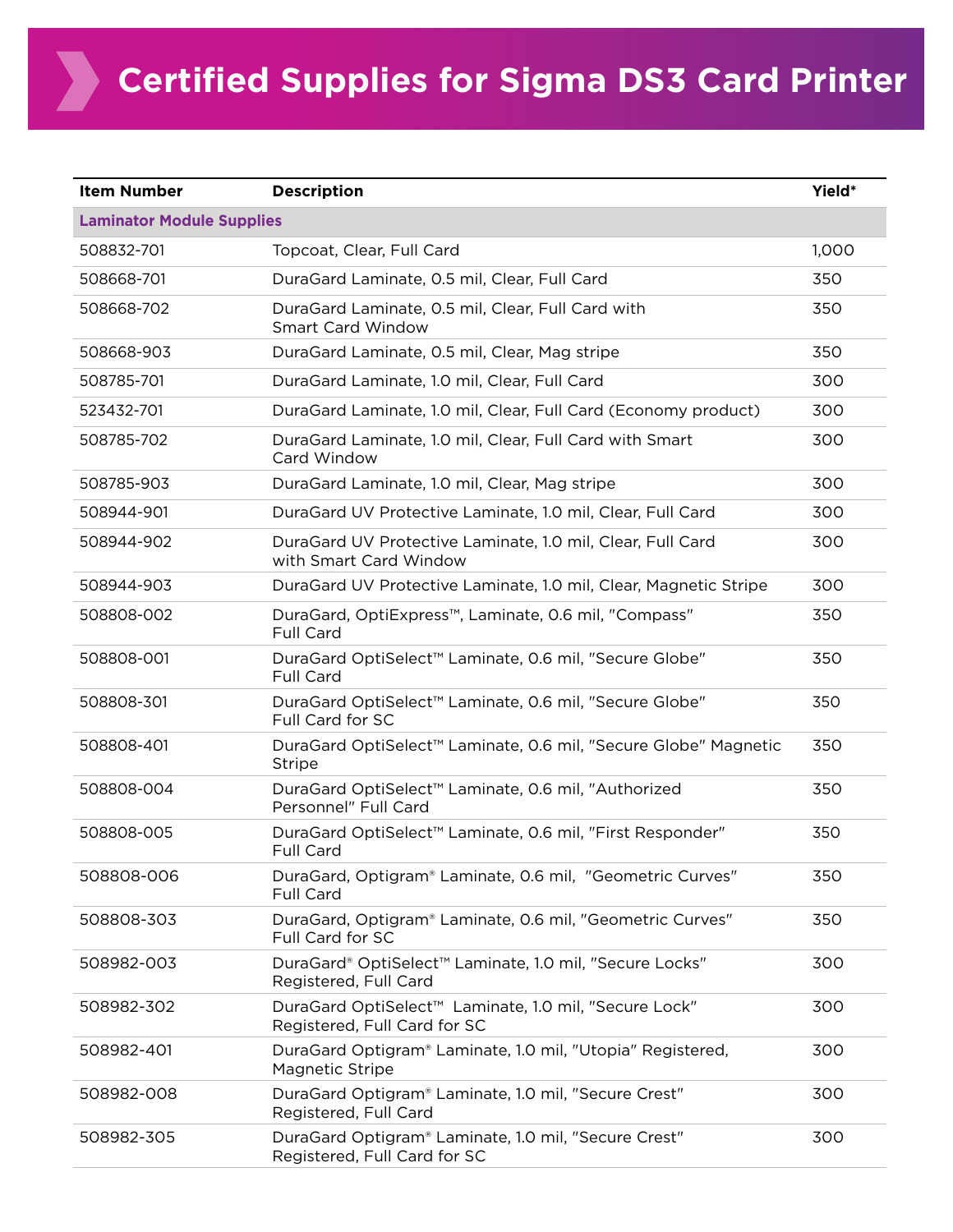**XX** 

| <b>Item Number</b>               | <b>Description</b>                                                                           | Yield* |  |  |
|----------------------------------|----------------------------------------------------------------------------------------------|--------|--|--|
| <b>Laminator Module Supplies</b> |                                                                                              |        |  |  |
| 508982-405                       | DuraGard Optigram® Laminate, 1.0 mil, "Secure Crest"<br>Registered, Magnetic Stripe          | 300    |  |  |
| 508982-009                       | DuraGard Optigram® Laminate, 1.0 mil, "Genuine Authentic"<br>Registered, Full Card           | 300    |  |  |
| 508982-306                       | DuraGard Optigram® Laminate, 1.0 mil, "Genuine Authentic"<br>Registered, Full Card for SC    | 300    |  |  |
| 508913-001                       | DuraGard Optigram® UV Protective Laminate, 1.0 mil,<br>"Certified Supplies" Full Card        | 300    |  |  |
| 508913-301                       | DuraGard Optigram® UV Protective Laminate, 1.0 mil,<br>"Certified Supplies" Full Card for SC | 300    |  |  |
| 508913-401                       | DuraGard Optigram® UV Protective Laminate, 1.0 mil,<br>"Certified Supplies" Magnetic Stripe  | 300    |  |  |
| 508834-701                       | DuraShield™, Clear, Overlay, Full Card<br>(For use in conjunction with T-panel application)  | 500    |  |  |
| 508834-702                       | DuraShield™, Clear, Overlay, Full Card<br>(For use in conjunction with T-panel application)  | 500    |  |  |